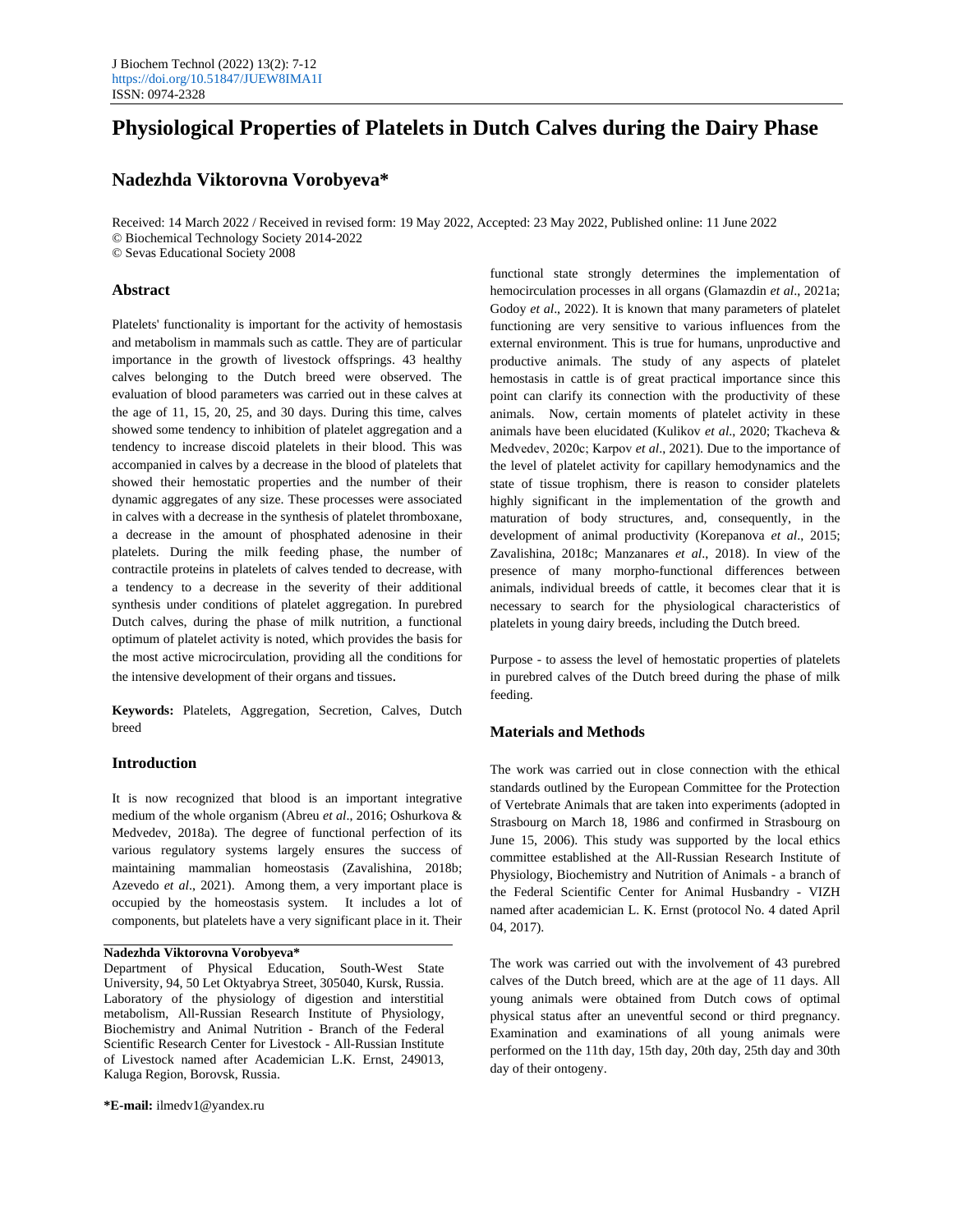In the examined animals, the level of thromboxane generation in platelet structures was recorded, indirectly assessing the functional properties of cyclooxygenase and thromboxane synthetase in platelets using a photoelectrocolorimeter device. In calf platelets, the concentrations of adenosine triphosphate (ATP) and adenosine diphosphate (ADP) involved in hemostasis were determined with an assessment of the level of their secretory release process in response to the appearance of collagen molecules in the plasma. The content of actin and myosin in intact and active platelets was determined (Ermolaeva *et al*., 1992).

The ability of platelets to aggregate (AP) was recorded using a standard micromethod, using ADP (at a concentration of 0.5 x 10-4 M), collagen (at a doubling of the main suspension), thrombin (at a concentration of 0.125 U/ml), and adrenaline as stimulators of this process. (at a concentration of  $5.0x10^{-6}$  M) and ristomycin (at a concentration of 0.8 mg/ml). The study was conducted in plasma enriched with platelets and standardized in

their number to a concentration of  $200x10<sup>9</sup>$  platelets contained in one liter of blood (Medvedev *et al*., 2009). Platelet activity inside the vessels was monitored during phase contrast microscopy (Medvedev *et al*., 2009). Mathematical processing of the obtained indicators was performed by the computer program "Statistics for Windows v. 6.0". Reliability of differences between the compared indicators was noted in the case of  $p<0.05$ .

## **Results and Discussion**

During the observation period, calves belonging to the Dutch breed showed a slight decrease in platelet activity. In the observed animals, platelet collagen aggregation was inhibited during the study by 5.2%, reaching  $10.5 \pm 0.19$  s by the 30th day of age. A comparable tendency to inhibition of the AP process was observed in ADP and ristomycin calves, which slowed down by 10.1% and 9.7% during the second phase of ontogenesis, respectively. A tendency to delay AP in response to thrombin (by 7.8%) and adrenaline (by 7.4%) was revealed **(Table 1)**.

**Table 1.** Platelet values in Dutch breed calves during the lactation phase

| <b>Indicators</b>                                                                                   | Age of calves, $n=43$ , $M \pm m$ |                  |                          |                           |                            |  |  |
|-----------------------------------------------------------------------------------------------------|-----------------------------------|------------------|--------------------------|---------------------------|----------------------------|--|--|
|                                                                                                     | 11<br>day                         | 15<br>day        | 20<br>day                | 25<br>day                 | 30<br>day                  |  |  |
| The value of the collagen-aspirin test, %                                                           | $73.1 \pm 0.12$                   | $72.4 \pm 0.10$  | $71.9 \pm 0.14$          | $71.0 \pm 0.12$           | $70.1 \pm 0.08$            |  |  |
| The value of the collagen-imidazole test, %                                                         | $34.5 \pm 0.10$                   | $34.0 \pm 0.09$  | $33.4 \pm 0.11$          | $32.7 \pm 0.15$           | $31.9 \pm 0.16$            |  |  |
| Simple transfer sample value, %                                                                     | $24.5 \pm 0.15$                   | $24.0 \pm 0.16$  | $23.4 \pm 0.15$          | $22.9 \pm 0.14$           | $22.1 \pm 0.20$<br>p<0.05  |  |  |
| The amount of ATP in inactive platelets, $\mu$ mol/10 <sup>9</sup> platelets                        | $5.21 \pm 0.19$                   | $5.15 \pm 0.20$  | $5.07 \pm 0.014$         | $4.95 \pm 0.018$          | $4.86 \pm 0.010$           |  |  |
| The amount of ADP in inactive platelets, $\mu$ mol/10 <sup>9</sup> platelets                        | $3.09 \pm 0.004$                  | $3.00 \pm 0.008$ | $2.95 \pm 0.006$         | $2.89 \pm 0.005$          | $2.81 \pm 0.009$<br>p<0.05 |  |  |
| The severity of the secretory release of ATP, %                                                     | $24.4 \pm 0.11$                   | $2.40 \pm 0.11$  | $23.5 \pm 0.13$          | $23.1 \pm 0.08$           | $22.4 \pm 0.08$            |  |  |
| The severity of the secretory release of ADP,%                                                      | $31.6 \pm 0.05$                   | $31.0 \pm 0.14$  | $30.6 \pm 0.05$          | $30.0 \pm 0.10$           | $29.3 \pm 0.16$            |  |  |
| The content of actin protein in discoid platelets,% of the total<br>protein level in platelets      | $19.3 \pm 0.18$                   | $18.9 \pm 0.15$  | $18.5 \pm 0.06$          | $18.0 \pm 0.09$           | $17.4 \pm 0.08$<br>p<0.05  |  |  |
| The content of actin protein in aggregating platelets,% of the<br>total protein level in platelets  | $31.2 \pm 0.14$                   | $30.6 \pm 0.11$  | $29.8 \pm 0.15$          | $28.4 \pm 0.17$           | $27.6 \pm 0.19$<br>p<0.05  |  |  |
| The content of myosin protein in discoid platelets,% of the<br>total protein level in platelets     | $9.0 \pm 0.12$                    | $8.7 \pm 0.09$   | $8.2 \pm 0.16$<br>p<0.05 | $7.7 \pm 0.14$<br>p<0.05  | $7.4 \pm 0.19$<br>p<0.01   |  |  |
| The content of myosin protein in aggregating platelets,% of<br>the total protein level in platelets | $21.3 \pm 0.12$                   | $21.0 \pm 0.14$  | $20.7 \pm 0.08$          | $19.2 \pm 0.16$<br>p<0.05 | $18.2 \pm 0.18$<br>p<0.05  |  |  |
| Time of development of platelet aggregation under the action<br>of ADP, s                           | $47.7 \pm 0.21$                   | $47.9 \pm 0.16$  | $48.3 \pm 0.19$          | $48.8 \pm 0.21$           | $52.5 \pm 0.24$<br>p<0.05  |  |  |
| The period of development of platelet aggregation under the<br>influence of collagen, s             | $38.5 \pm 0.17$                   | $38.8 \pm 0.18$  | $39.2 \pm 0.15$          | $39.7 \pm 0.13$           | $42.8 \pm 0.19$<br>p<0.05  |  |  |
| Time of development of platelet aggregation under the action<br>of thrombin, s                      | $60.0 \pm 0.16$                   | $60.5 \pm 0.10$  | $60.9 \pm 0.14$          | $62.6 \pm 0.23$           | $64.7 \pm 0.17$            |  |  |
| The period of development of platelet aggregation under the<br>action of ristomycin, s              | $56.7 \pm 0.16$                   | $57.1 \pm 0.19$  | $57.7 \pm 0.23$          | $59.4 \pm 0.16$           | $62.2 \pm 0.22$            |  |  |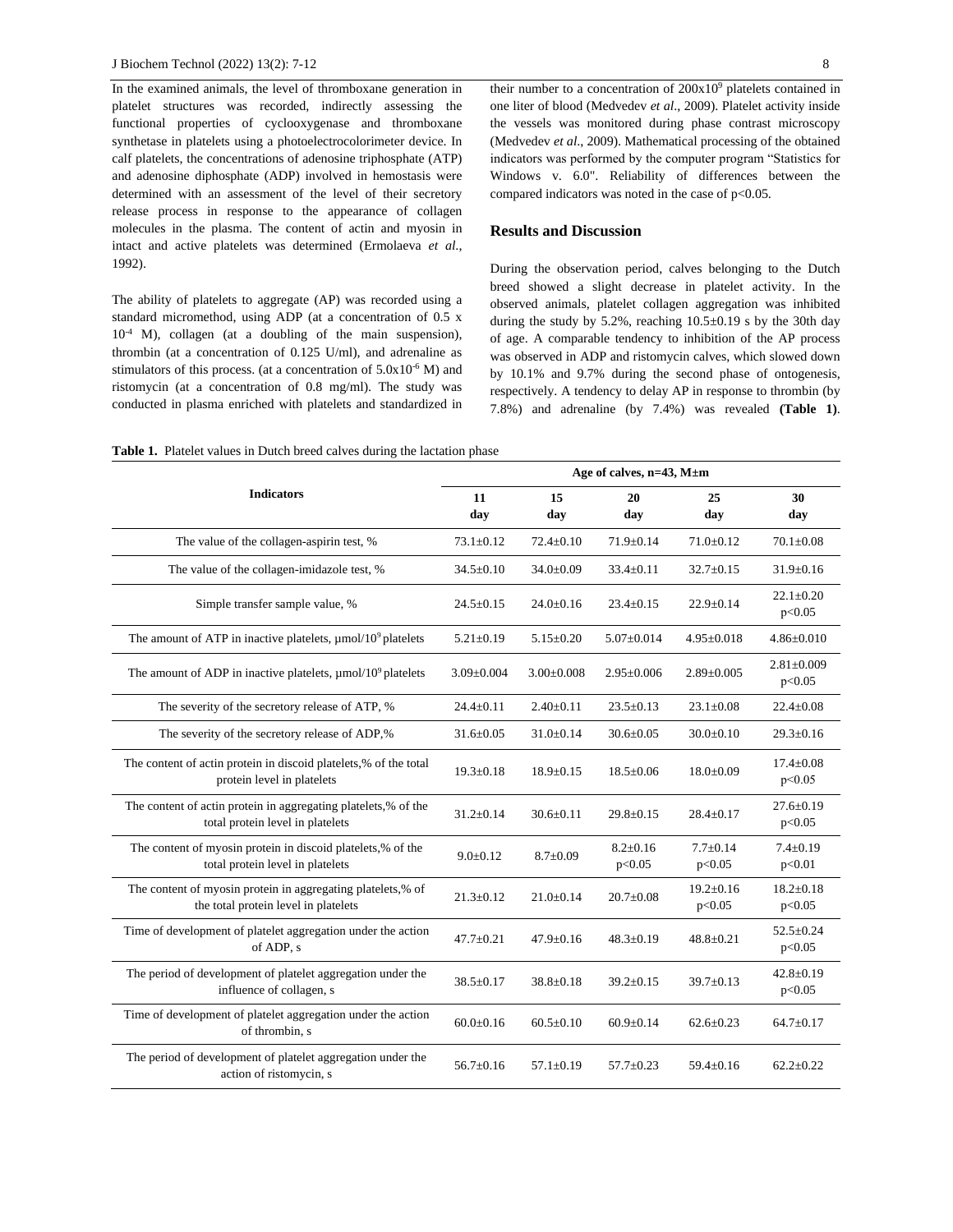| The period of development of platelet aggregation under the<br>action of adrenaline, s | $108.4 + 0.27$ | $108.9 + 0.24$         | $110.7+0.19$             | $112.6 + 0.25$          | $110.4 + 0.30$           |
|----------------------------------------------------------------------------------------|----------------|------------------------|--------------------------|-------------------------|--------------------------|
| Number platelet count discocytes, %                                                    | $85.7 + 0.30$  | $86.2 + 0.23$          | $86.9 + 0.16$            | $87.5 + 0.25$           | $88.8 + 0.28$            |
| Total active platelet count, %                                                         | $14.3 + 0.16$  | $13.8 + 0.15$          | $13.1 + 0.14$<br>p<0.05  | $12.5 + 0.12$<br>p<0.05 | $11.2 + 0.18$<br>p<0.01  |
| Platelet aggregates of small size, per 100 free platelets                              | $2.4+0.07$     | $2.2+0.02$<br>p<0.05   | $2.0+0.04$<br>p<0.01     | $1.9 + 0.06$<br>p<0.01  | $1.8 + 0.08$<br>p<0.01   |
| Platelet aggregates of medium and large size, per 100 free<br>platelets                | $0.06 + 0.012$ | $0.05+0.014$<br>p<0.01 | $0.04 + 0.018$<br>p<0.01 | $0.03+0.012$<br>p<0.01  | $0.03 + 0.012$<br>p<0.01 |

Note: p - statistically significant changes in values compared with the value at 11 days of age.

The number of inactive platelets in the blood of calves during the period of the milk feeding phase showed an upward trend. The number of activated platelet variants in them underwent a decrease, in general, amounting to 27.7%. The small and large platelet aggregates in the blood of the examined animals during the observation gradually decreased by a total of 33.3% and 2 times, respectively.

In Dutch breed calves, between the 11th and 30th days of life, thromboxane formation in platelets was inhibited by 10.8%, reaching  $22.1 \pm 0.20\%$  on the 30th day of life. The result obtained was ensured during the observation of the animals taken in the study by the tendency to weaken the enzymatic functions of thromboxane synthetase and cyclooxygenase in platelets.

The low content of ATP and ADP in the platelets of the observed young animals during the study underwent a downward trend, amounting to  $4.86 \pm 0.010$  and  $2.87 \pm 0.009$   $\mu$ mol/10<sup>9</sup> platelets in the last study. During the study, the degree of their release from platelet granules decreased by the end of the observation to 22.4±0.08% and 29.3±0.16%, respectively.

In the examined calves, in inactive platelets, the levels of myosin and actin during the observation period decreased by 11.2% and by 21.6%, amounting to  $17.4 \pm 0.08$  and  $7.4 \pm 0.19$ % of the total at the end of the observation of calves. the level of protein in platelets during the phase of milk nutrition. Additional formation of contractile protein molecules during the induction of platelet aggregation in purebred Dutch calves taken into the study slightly decreased for actin by 13.0%, for myosin by 17.0%.

The inhibition of AP found in the observed young animals under the influence of collagen and ristomycin indicated a gradual weakening of manifestations of platelet adhesion in their blood (Glagoleva & Medvedev, 2020; Glamazdin *et al*., 2021b). This phenomenon in calves was provided by a tendency to reduce the number of receptors on platelets that can interact with collagen glycoproteins Ia - IIa and VI (Sharkayeva & Sharkayev, 2016). In addition, in this process, a decrease in platelet sensitivity to ristomycin was very significant in the young of the Dutch breed (Zavalishina, 2018m). This was possible due to the simultaneous minimization of von Willebrand factor in their blood and a decrease in the density on the surface of their platelets of receptor molecules capable of binding to it (GPI b) (Chinarov, 2018; Skoryatina & Medvedev, 2019).

It has been established that during the second phase of early ontogenesis for calves of the Dutch breed, a slight decrease in the severity of platelet aggregation in the blood is characteristic. These changes optimize blood circulation in the capillaries (Zavalishina, 2018l; Mikhaylova *et al*., 2021). A weakening of platelet sensitivity to aggregation stimulators of any strength developed. The slowdown in the development of platelet aggregation in response to its strong stimulants - collagen and thrombin, was realized due to a decrease in the functionality of the platelet enzyme phospholipase C and the severity of phosphorylation of all components of the actin-myosin contractile complex (Zavalishina, 2018h). This contributed to a functionally beneficial depression of the synthesis of platelet inositol triphosphate, inhibiting the entry of  $Ca^{2+}$  into platelets, which restrained the intensity of actomyosin self-assembly, and, consequently, its participation in the secretion process (Zavalishina, 2018k).

Weak inducers of platelet aggregation - ADP and adrenaline caused the aggregation process to be more and more delayed in young purebreds of the Dutch breed between 11 and 30 days of life (Zavalishina, 2018e). Apparently, these changes were based on a decrease in the density of molecules that act as receptors on the surface of platelets, on a weakening of the expression of glycoproteins capable of interacting with fibrinogen (GPIIb-IIIa) and on a depression of the biological properties of phospholipase A<sup>2</sup> under the action of ADP and adrenaline on platelets. Under these conditions, a functional minimum was created for the release of arachidonic acid from platelet phospholipids and, as a result, the synthesis of thromboxane  $A_2$  was inhibited (Zuev & Osadchaya, 2006; Zavalishina, 2018f). In addition, the Dutch breed calves were characterized by a small biosynthetic activity of both enzymes that ensure the synthesis of thromboxane in platelets (Paiva *et al*., 2016; Zavalishina, 2018i). Low AP in young Dutch breeds, recorded between 11 and 30 days of their life under the influence of all inducers, was also associated with a decrease in basal levels of actin and myosin in platelets (Zavalishina, 2018n; Tkacheva & Medvedev, 2020a), with a weakening of their additional assembly under conditions of platelet activation, as well as with a weakening of the process of release from platelets adenoin phosphate granules (Zavalishina, 2018j; Zavalishina *et al*., 2022).

The low blood level of activated platelets taken under observation of animals additionally confirmed the low functional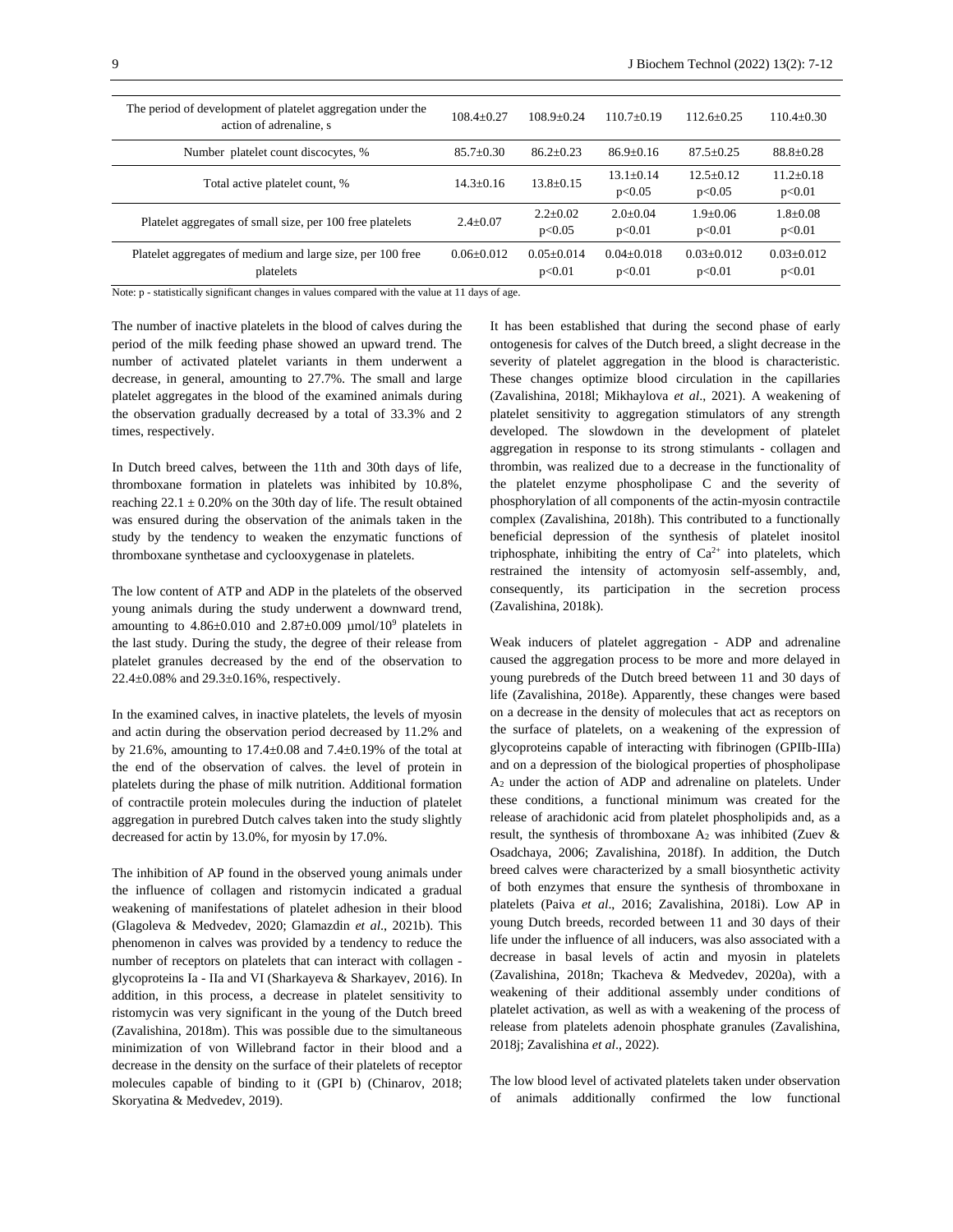characteristics of platelets in relation to stimulating hemostasis effects (Zavalishina, 2018o; Tkacheva & Medvedev, 2020b). The low intravascular activity of platelets revealed in them indicated a low degree of contact of collagen molecules, which is part of the subendothelium due to the high preservation of vascular endothelial cells (Zavalishina, 2018d). This was ensured by a low amount of activated platelets in the blood of the examined calves, including those that entered the process of aggregation (Santa-Rosa *et al*., 2018; Zavalishina, 2018g). This moment confirmed the decrease in the sensitivity of platelet receptors in young purebreds of the Dutch breed to small amounts of substances in their blood - stimulators of platelet aggregation (Oshurkova & Medvedev, 2018b; Zavalishina *et al*., 2021). Initially found in calves, the low ability of platelets to aggregate provided their very moderate intravascular activity, which further declined during the observation period. This was accompanied by a decrease in the number of platelets in the blood, which began to participate in hemostasis and were not associated with the walls of blood vessels of platelet aggregates of any size (Zavalishina, 2018a). The low activity of platelets in young purebreds of the Dutch breed proved a small degree of participation of their platelets in hemostasis under blood flow conditions. Apparently, this is due in the Dutch breed of young animals with a high ability of their platelets to disaggregate between 11 and 30 days of life. This phenomenon is obviously based on a gradual increase in their receptors for antiaggregant substances in the blood.

#### **Conclusion**

In young purebreds of the Dutch breed, optimally low platelet activity is noted during the milk feeding phase. This circumstance provides them with optimum perfusion of all capillaries. This is due to the low activity of hemostatic platelets in these calves. The small platelet activity formed in Dutch breed calves is one of the factors that ensure the optimum tissue vitality during their growth and development during the second phase of early ontogenesis.

**Acknowledgments:** The team of authors thanks to the administration of the Russian State Social University for the opportunity to research its basis.

# **Conflict of interest:** None

#### **Financial support:** None

**Ethics statement:** The study was approved by the local ethics committee of the All-Russian Research Institute of Physiology, Biochemistry and Animal Nutrition - Branch of the Federal Scientific Research Center for Livestock - All-Russian Institute of Livestock named after Academician L.K. Ernst (protocol No.4 dated April 04, 2017).

#### **References**

Abreu, P., Vitzel, K. F., Monteiro, I. C. C. R., Lima, T. I., Queiroz, A. N., Leal-Cardoso, J. H., Hirabara, S. M., & Ceccatto, V. M. (2016). Effects of endurance training on reduction of plasma glucose during high intensity constant and incremental speed tests in Wistar rats. *Brazilian Journal of Medical and Biological Research*, *49*(11), e5226. doi:10.1590/1414-431X20165226

- Azevedo, S., Seixas, M. R., Jurberg, A. D., Mermelstein, C., & Costa, M. L. (2021). Do medicine and cell biology talk to each other? A study of vocabulary similarities between fields. *Brazilian Journal of Medical and Biological Research*, *54*(12), e11728.
- Chinarov, V. I. (2018). Evaluation of the competitiveness of dairy cattle breeds. *Achievements of Science and Technology of the Agro-Industrial Complex*, *32*(10), 74-78.
- Ermolaeva, T. A., Golovina, O. G., & Morozova, T. V. (1992). The program of clinical and laboratory examination of patients with thrombocytopathy. *St. Petersburg*, *25*.
- Glagoleva, T. I., & Medvedev, I. N. (2020). Physiological features of aggregation of the main formed elements of blood in calves at the beginning of early ontogenesis. BIO Web Conf. International Scientific-Practical Conference "Agriculture and Food Security: Technology, Innovation, Markets, Human Resources" (FIES 2019), 17, 00161. Published online: 28 February 2020. doi:10.1051/bioconf/20201700161
- Glamazdin, I. G., Medvedev, I. N., & Sysoeva, N. Y., Goryacheva, M.M., Kryukovskaya, G.M., & Maryushina, T.O. (2021a). Prevalence of Swine Nematodes in Moscow, Russia. *Bioscience Biotechnology Research Communications*, *14*(4), 1463-1467.
- Glamazdin, I. G., Medvedev, I. N., Sysoeva, N. Y., Goryacheva, M. M., Kryukovskaya, G. M., & Maryushina, T. O. (2021b). The Severity of Changes in the Levels of Formed Elements in the Blood of Pigs with Different Types of Higher Activity in the Conditions of their Use of Eleovite. *Bioscience Biotechnology Research Communications*, *14*(1), 161-171.
- Godoy, G., Travassos, P. B., Antunes, M. M., Iwanaga, C. C., Sá-Nakanishi, A. B., Curi, R., Comar, J. F., & Bazotte, R. B. (2022). Strenuous swimming raises blood non-enzymatic antioxidant capacity in rats. *Brazilian Journal of Medical and Biological Research*, *55*, e11891. doi:10.1590/1414- 431X2022e11891
- Karpov, V. Y., Zavalishina, S. Y., Marinina, N. N., Skorosov, K. K., Kumantsova, E. S., & Belyakova, E. V. (2021). Possibilities of regular physical culture lessons in restoring the functional status of students. *Journal of Biochemical Technology*, *12*(2), 62-66. https://jbiochemtech.com/wDCYQLtIxh
- Korepanova, L. V., Starostina, O. S., & Batanov, S. D. (2015). Blood as an indicator of the interior characteristics of crossbred animals. *Zootechny*, *10*, 26-28.
- Kulikov, E. V., Zavalishina, S. Y., Vatnikov, Y. A., Seleznev, S. B., Parshina, V. I., Voronina, Y. Y., Popova, I. A., Bondareva, I. V., Petrukhina, O. A., Troshina, N. I., et al. (2020). The effects of meldonium on microrheological abnormalities of erythrocytes in rats with obesity: An experimental study. *Bali Medical Journal*, *9*(2), 444-450. doi:10.15562/bmj.v9i2.1150
- Manzanares, G., Brito-da-Silva, G., & Gandra, P. G. (2018). Voluntary wheel running: patterns and physiological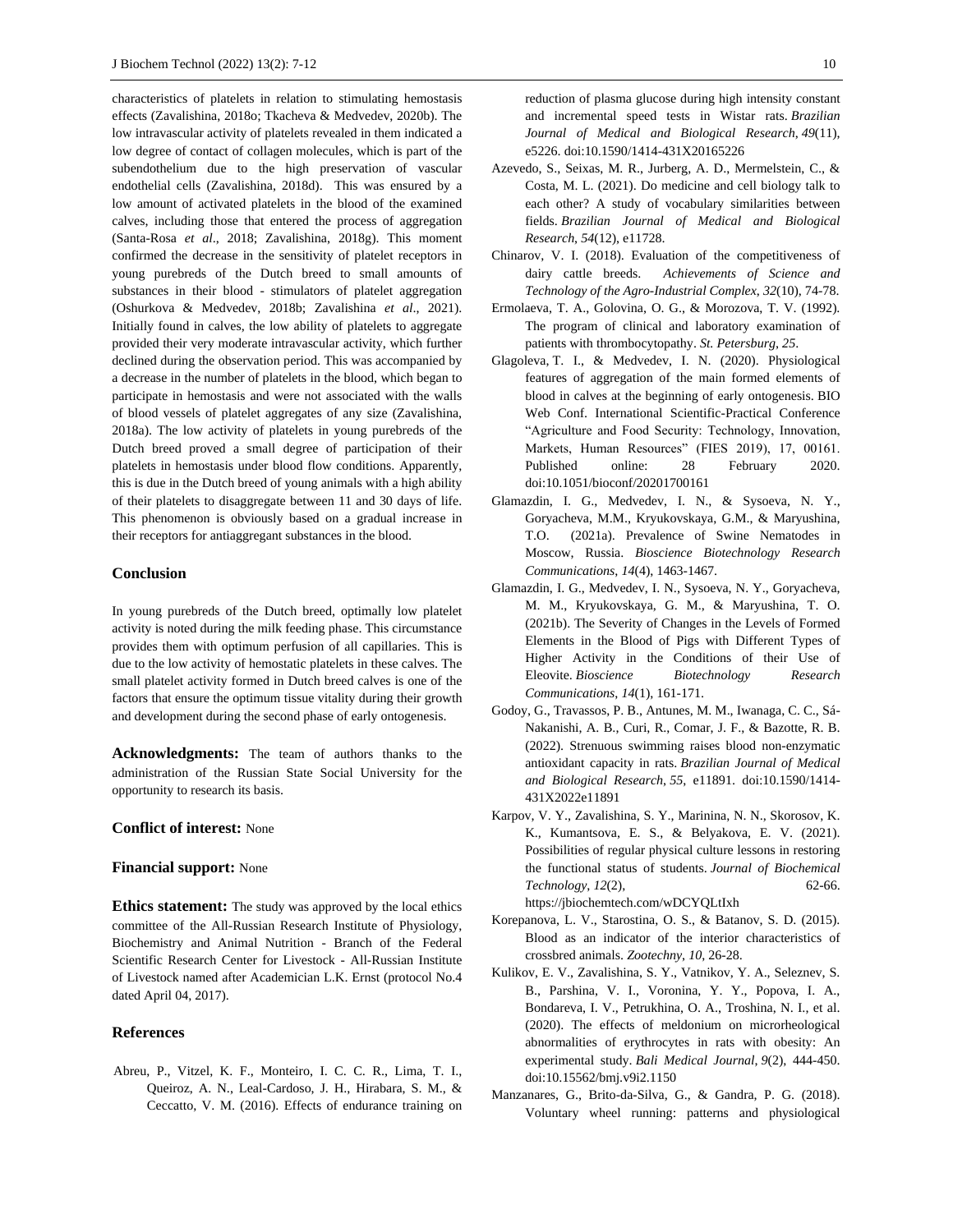effects in mice. *Brazilian Journal of Medical and Biological Research, 52*(1), e7830. doi:10.1590/1414- 431X20187830

- Medvedev, I. N., Savchenko, A. P., Zavalishina, S. Y., Krasnova, E. G., Kumova, T. A., Gamolina, O., Skolyakina, I. A., & Fadeeva, T. S. (2009). Methodology of blood rheology assessment in various clinical situations. *Russian Journal of Cardiology*, (5), 42-45.
- Mikhaylova, I. V., Zavalishina, S. Y., Vladimirovna, Y., Zbrueva, E. D. B., Rysakova, O. G., & Viktorovich, M. (2021). Dynamics of general functional characteristics of an individual in the process of chess training. *Journal of Biochemical Technology*, *12*(4), 61-66. doi:10.51847/a7DmaeQ9UD
- Oshurkova, Y. L., & Medvedev, I. N. (2018a). Functional features of platelets in newborn calves Ayrshire breed. *Research Journal of Pharmaceutical, Biological and Chemical Sciences*, *9*(6), 313-318.
- Oshurkova, Y. L., & Medvedev, I. N. (2018b). Physiological indicators of platelets in ayrshire calves during the dairy feeding phase. *Research Journal of Pharmaceutical, Biological and Chemical Sciences*, *9*(6), 171-176.
- Paiva, F. M., Vianna, L. C., Fernandes, I. A., Nóbrega, A. C., & Lima, R. M. (2016). Effects of disturbed blood flow during exercise on endothelial function: a time course analysis. *Brazilian Journal of Medical and Biological Research*, *49*(4):e5100. doi:10.1590/1414-431X20155100
- Santa-Rosa, F. A., Shimojo, G. L., Sartori, M., Rocha, A. C., Francica, J. V., Paiva, J., Irigoyen, M. C., & De Angelis, K. (2018). Familial history of hypertension-induced impairment on heart rate variability was not observed in strength-trained subjects. *Brazilian Journal of Medical and Biological Research*, *51*(12), e7310. doi:10.1590/1414- 431X20187310
- Sharkayeva, G. A., & Sharkayev, V. I. (2016). The potential breeding base of imported dairy cattle in the Russian Federation. *Zootechny*, *1*, 2-4.
- Skoryatina, I. A., & Medvedev, I. N. (2019). Correction of aggregation level of basic regular blood elements in patients with hypertension and dyslipidemia receiving rosuvastatin and nonmedicinal treatment. *Bali Medical Journal*, *8*(1), 194-200. doi:10.15562/bmj.v8i1.648
- Tkacheva, E. S., & Medvedev, I. N. (2020a). The severity of the disaggregation function of blood vessels in piglets of plant nutrition. *Bioscience Biotechnology Research Communications*, *13*(3), 1174-1178.
- Tkacheva, E. S., & Medvedev, I. N. (2020b). Physiological and biochemical status of newborn piglets. *IOP [Conference](https://iopscience.iop.org/journal/1755-1315) Series: Earth and [Environmental](https://iopscience.iop.org/journal/1755-1315) Science, [Innovative](https://iopscience.iop.org/issue/1755-1315/548/8) [Development](https://iopscience.iop.org/issue/1755-1315/548/8) of Agri-Food Technology, 548*(8), 082090. doi:10.1088/1755-1315/548/8/082090
- Tkacheva, E. S., & Medvedev, I. N. (2020с). Functional features of vascular hemostasis in piglets of milk and vegetable nutrition. *IOP Conference Series: Earth and Environmental Science, 421*(2), 022041. doi:10.1088/1755-1315/421/2/022041
- Zavalishina, S. Y. (2018a). Dynamics of the functional state of platelet functions in newborn calves receiving correction

for dyspepsia. *Research Journal of Pharmaceutical, Biological, and Chemical Sciences*, *9*(6), 1566-1572.

- Zavalishina, S. Y. (2018b). Elimination of platelet dysfunctions in newborn calves with functional digestive disorders. *Research Journal of Pharmaceutical, Biological, and Chemical Sciences*, *9*(6), 1650-1656.
- Zavalishina, S. Y. (2018c). Functional activity of primary hemostasis in calves during the first year of life. *Research Journal of Pharmaceutical, Biological, and Chemical Sciences*, *9*(6), 1575-1581.
- Zavalishina, S. Y. (2018d). Functional activity of vascular hemostasis in newborn calves with iron deficiency. *Research Journal of Pharmaceutical, Biological, and Chemical Sciences*, *9*(6), 1490-1496.
- Zavalishina, S. Y. (2018e). Functional features of hemostasis in calves of dairy and vegetable nutrition. *Research Journal of Pharmaceutical, Biological, and Chemical Sciences*, *9*(6), 1544-1550.
- Zavalishina, S. Y. (2018f). Functional features of primary hemostasis in newborns calves with functional disorders of the digestive system. *Research Journal of Pharmaceutical, Biological, and Chemical Sciences, 9*(6), 1630-1636.
- Zavalishina, S. Y. (2018g). Functional features of vascular hemostasis in calves of dairy nutrition. *Research Journal of Pharmaceutical, Biological, and Chemical Sciences*, *9*(6), 1754-1759.
- Zavalishina, S. Y. (2018h). Physiological control of the vascular wall over platelet-induced aggregation in newborn calves with iron deficiency. *Research Journal of Pharmaceutical, Biological, and Chemical Sciences, 9*(6), 1601-1606.
- Zavalishina, S. Y. (2018i). Physiological features of primary hemostasis in newborns calves with functional digestive disorders. *Research Journal of Pharmaceutical, Biological, and Chemical Sciences*, *9*(6), 1514-1520.
- Zavalishina, S. Y. (2018j). Physiological properties of platelets in newborn calves with functional disorders of the digestive system, treated with the sorbent "Ecos". *Research Journal of Pharmaceutical, Biological, and Chemical Sciences, 9*(6), 1697-1702.
- Zavalishina, S. Y. (2018k). Physiology of antiaggregatory manifestations of the vascular wall in newborn calves with iron deficiency, receiving metabolic significant effects. *Research Journal of Pharmaceutical, Biological, and Chemical Sciences*, *9*(6), 1530-1536.
- Zavalishina, S. Y. (2018l). Prevention of violations of the functional status of platelet hemostasis in newborn calves with functional disorders of the digestive system. *Research Journal of Pharmaceutical, Biological, and Chemical Sciences*, *9*(6), 1672-1678.
- Zavalishina, S. Y. (2018m). The dynamics of the physiological properties of hemostasis in newborn calves with functional disorders of the digestion against the background of their consumption of needles extract. *Research Journal of Pharmaceutical, Biological, and Chemical Sciences*, *9*(6), 1726-1731.
- Zavalishina, S. Y. (2018n). The functional state of primary hemostasis in newborns calves with dyspepsia. *Research Journal of Pharmaceutical, Biological, and Chemical*